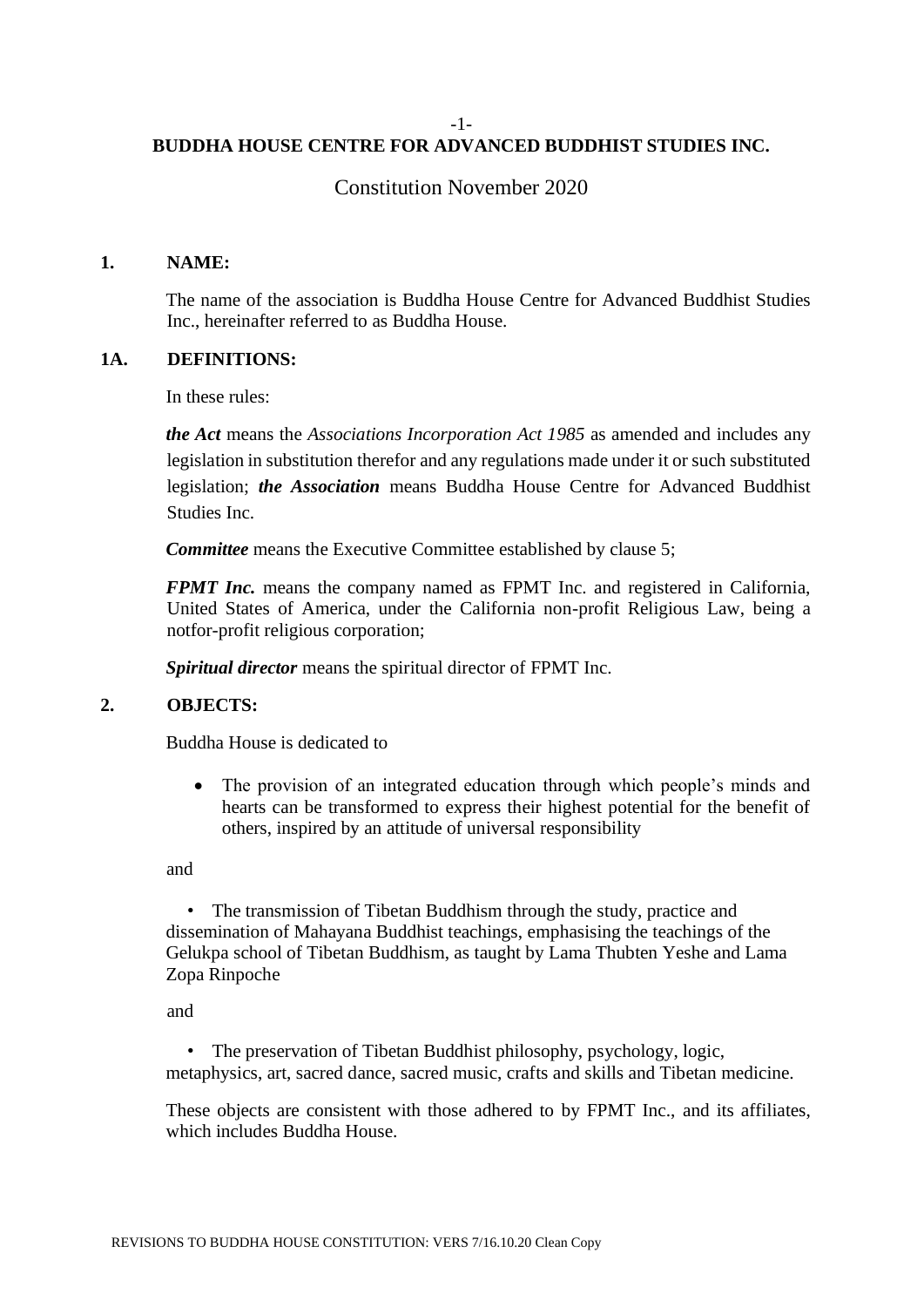-2-

FPMT Inc. is the hub of an international affiliation of organisations and individuals devoted to the transmission of the Mahayana Buddhist tradition and values worldwide through teaching, meditation and community service.

FPMT Inc. and its affiliates are based on the Buddhist tradition of Lama Tsongkhapa of Tibet, as taught by Lama Thubten Yeshe and Lama Thubten Zopa Rinpoche.

Buddha House will always affiliate with FPMT Inc. and maintain an affiliation with FPMT Inc. and refer to itself as an FPMT centre.

Buddha House is a non-profit association and all income and property of Buddha House must be applied to the promotion of its objects. No portion of property or income is to be paid or transferred directly or indirectly by way of profit to members.

## **3. POWERS:**

- (a) Subject to paragraph (b), Buddha House shall have the powers set out in section 25 of the Act and such other powers as the Committee may determine are necessary for the purpose of carrying out its objects.
- (b) Appendix 1 sets out matters requiring the approval of FPMT Inc. Any decision on any such matter (whether by the Committee or, where relevant, by the members in general meeting) may not be carried out without the written consent of FPMT Inc.

#### **4. MEMBERSHIP:**

- (a) Any person who supports the objects of Buddha House and whose application for membership is accepted by the Committee may become a member.
- (b) Application for membership must be made in writing in the form set out in Appendix 2 to these rules or in a form that is approved by the Committee and lodged with the Secretary.
- (c) All members shall pay an annual membership fee which shall be determined by the Committee.
- (d) The Committee shall have power to confer honorary membership on resident teachers and other nominated persons. Honorary members shall not be required to pay membership fees, but otherwise have the same rights and obligations under these rules as other members.
- (e) a person ceases to be a member of Buddha House if the person:
	- (i) dies;
	- (ii) gives the Secretary at least one month's written notice of resignation.
	- (iii) is expelled from membership in accordance with clause 8; or
	- (iv) remains in arrears of payment of the annual membership fee one month after receipt from the Secretary of a notice of termination of membership, where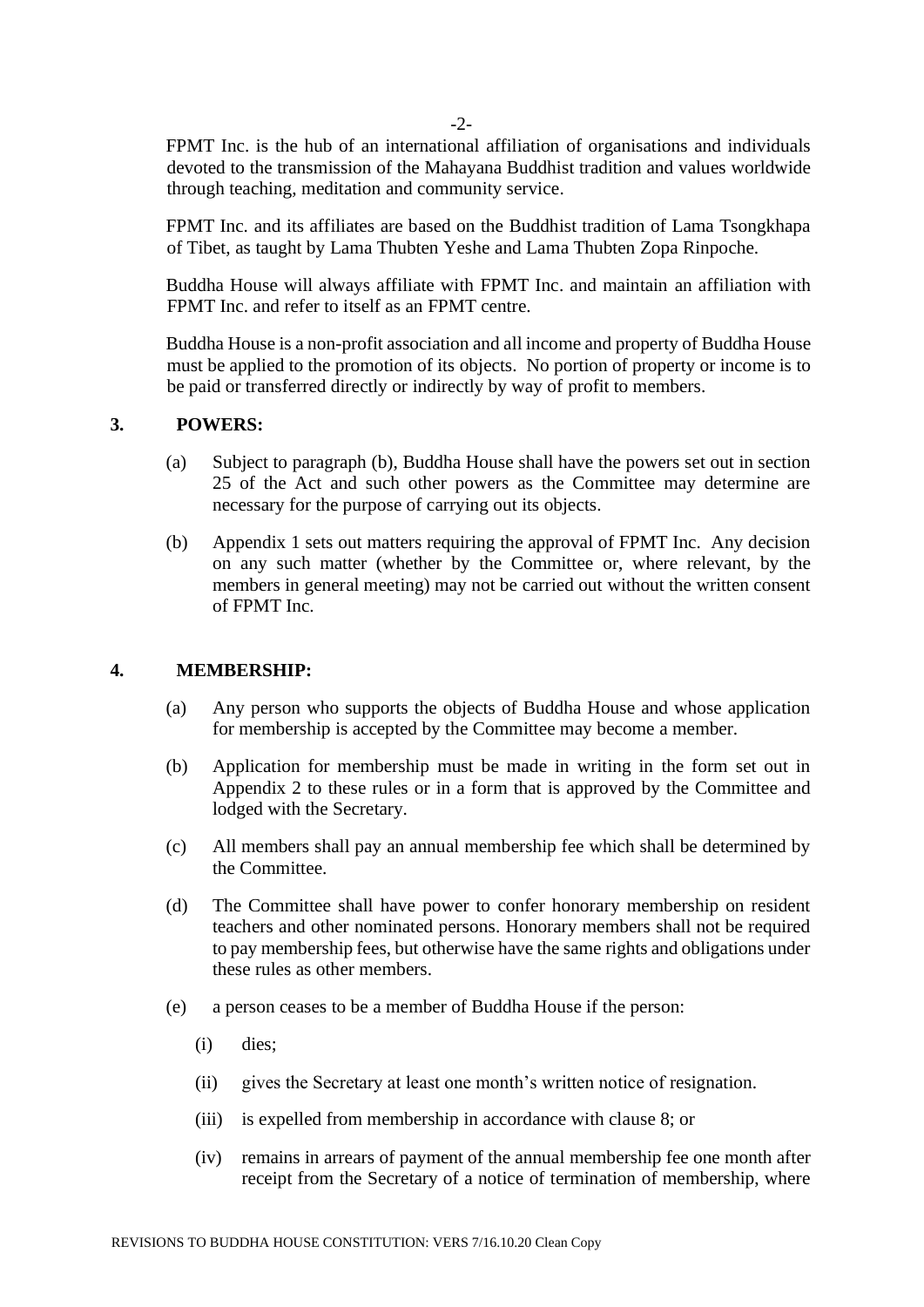-3-

such notice is given not less than two months after an earlier written notice from the Secretary or Treasurer detailing the arrears.

# **5. COMMITTEE:**

- (a) Subject to these rules, the management of the affairs of Buddha House shall be vested in an Executive Committee consisting of:
	- (i) the office-bearers; and
	- (ii) two other members of the Committee or such higher number as may be determined from time to time (subject to paragraphs (d) and (e)) at an annual general meeting.
- (b) All members of the Committee must be members of Buddha House. The office bearers are to be:
	- (i) the Centre Director;
	- (ii) the Spiritual Program Coordinator;
	- (iii) the Secretary; (iv) the Treasurer; and (v) the Chairperson.
- (c) If there are more than 7 Committee members, the Committee may appoint an additional member with the agreement of FPMT Inc. and any additional Committee member so appointed may only be removed from the Committee with the agreement of FPMT Inc.
- (d) All those members of the Committee who are not appointed with the agreement of FPMT Inc. are to be elected at the annual general meeting in accordance with Clause 5(a).
- (e) An elected Committee member shall continue, subject to these rules, to be a member of the Committee until the conclusion of the annual general meeting following the date of the member's election but is eligible for re-election.
- (f) At its first meeting after the annual general meeting in each year the Committee shall (in accordance with such procedures as it thinks fit) choose the Secretary, Treasurer and Chairperson from amongst those of its members who were elected at the annual general meeting or who (with the exception of the Centre Director and Spiritual Program Coordinator) were appointed by the Committee with the agreement of FPMT Inc.
- (g) In the event of a casual vacancy occurring in the membership of the Committee, other than in the position of Centre Director, Spiritual Program Coordinator or other member appointed with the agreement of FPMT Inc., the Committee may appoint any member of Buddha House to fill the vacancy and the member so appointed will remain a member of the Committee, subject to these rules, until the conclusion of the annual general meeting next following the date of the appointment. To the extent that the casual vacancy in the membership of the Committee relates to a member of the Committee who holds the office of Treasurer or Secretary, the Committee may choose any of its members not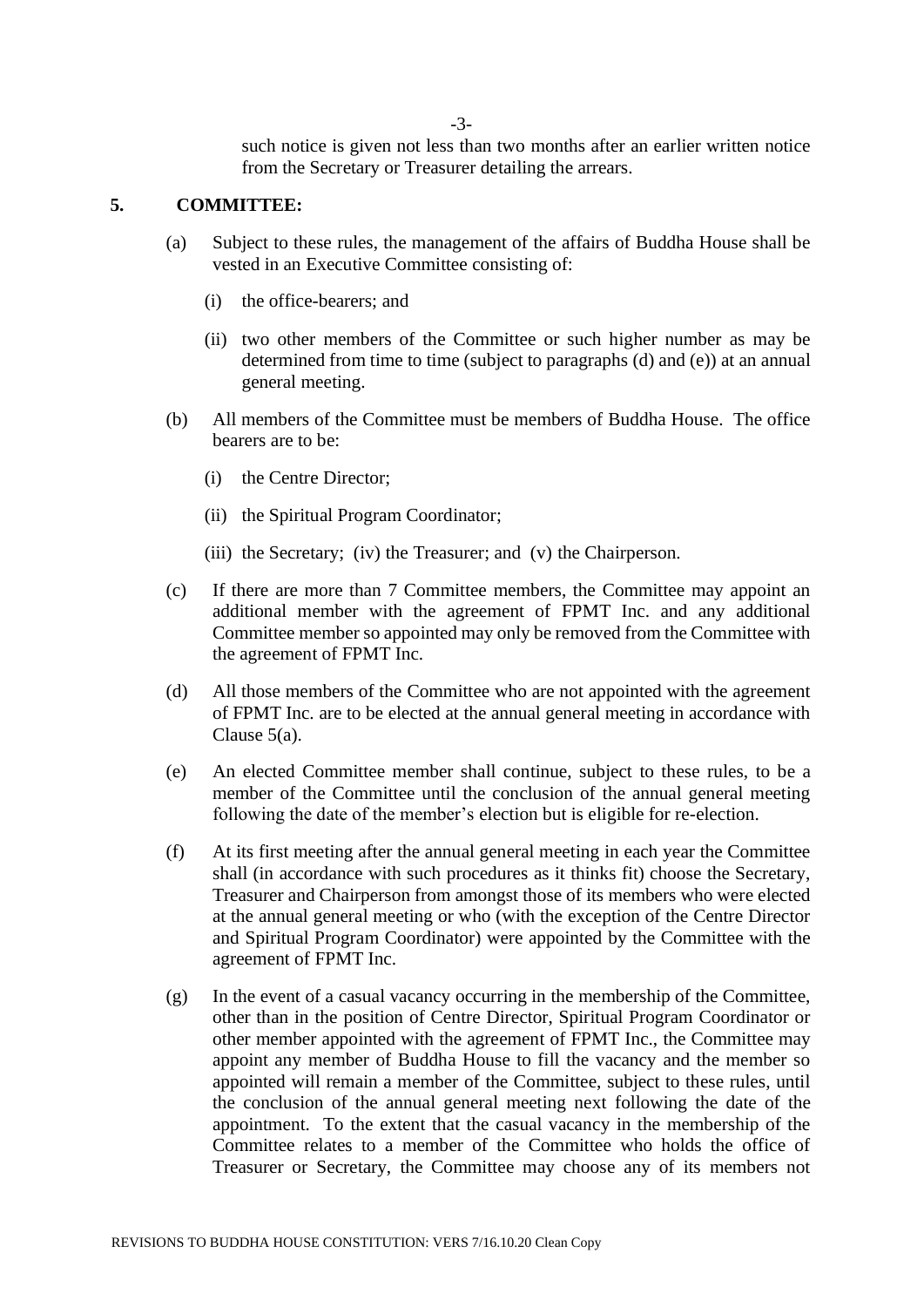appointed with the agreement of FPMT Inc. to fill the resulting vacancy in that office.

- (h) In the event of a casual vacancy occurring in the position of Centre Director, Spiritual Program Coordinator or an additional Committee member appointed in agreement with FPMT Inc., the Committee may only fill vacancies in these positions in accordance with the procedures set out in the Affiliates Area in the FPMT Inc. website.
- (i) For the purposes of these rules, a casual vacancy in the membership of the Committee occurs if a member:
	- (i) dies;
	- (ii) ceases to be a member of Buddha House;
	- (iii) becomes an insolvent under administration within the meaning of the *Corporations Law*;
	- (iv) resigns office by notice in writing given to the Secretary;
	- (v) is removed from office by the Committee in agreement with FPMT Inc. (in the case of the Centre Director, Spiritual Program Coordinator or an additional Committee member appointed in agreement with FPMT Inc.) or by resolution at a general meeting of members of Buddha House (in any other case);
	- (vi) becomes a mentally incapacitated person; or
	- (vii) is absent without the consent of the Committee from all meetings of the Committee held during a period of 3 months.
- (j) The Committee shall meet regularly at such place and time as the Committee may determine. Half of the Committee constitute a quorum for the transaction of the business of a meeting of the Committee.

## **5A. OFFICE HOLDERS:**

#### **Centre Director**

- (1) The Centre Director shall coordinate and supervise the activities of the Centre and provide leadership and guidance to the office bearers and members in accordance with the purposes of the Association.
- (2) The Centre Director must be a member of the Centre.
- (3) The Centre Director is an ex-officio member of the Committee by means of their position within the organisation and may only be appointed or removed from their position by the Committee with the agreement of FPMT Inc. As an ex-officio member of the Committee, the Centre Director has the same rights and responsibilities as an elected member, including voting rights.
- (4) The Centre Director reports to the Committee.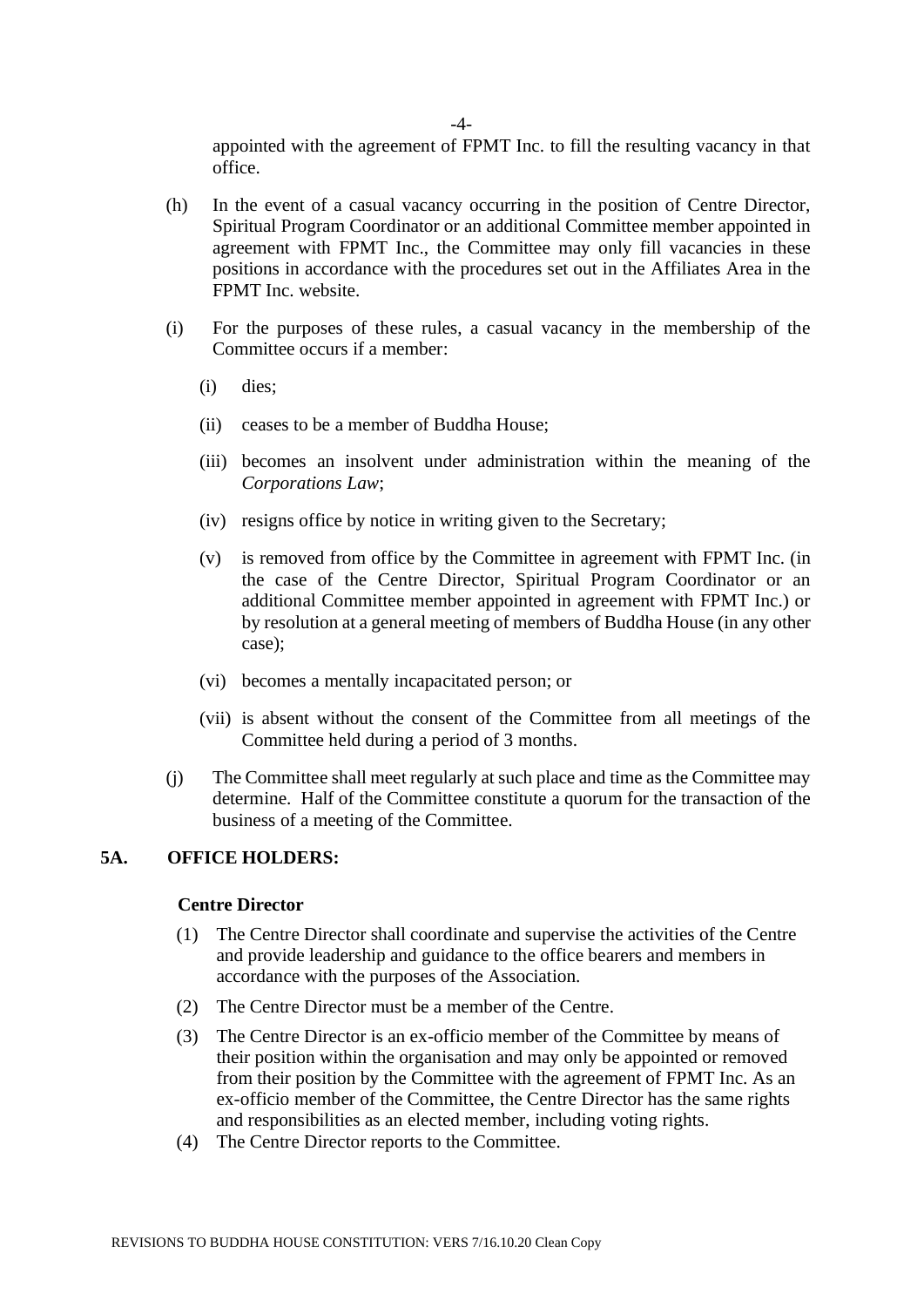(5) When the person holding the position of Centre Director retires, resigns, or for any other reason leaves the position of Centre Director, that person automatically gives up their position on the Committee, and is replaced by the next person to be appointed as Centre Director.

#### **Spiritual Program Coordinator**

- (1) It is the duty of the Spiritual Program Coordinator (SPC) to coordinate and supervise the spiritual program of the Centre in accordance with the Affiliates Area prepared by FPMT Inc. and the purposes of the Association.
- (2) The SPC must be a member of the Centre.
- (3) The SPC is an ex-officio member of the Committee by means of their position within the organisation and may only be appointed or removed from their position by the Committee with the agreement of FPMT Inc. As an ex-officio member of the Committee, the SPC has the same rights and responsibilities as an elected member, including voting rights.
- (4) When the person holding the position of SPC retires, resigns, or for any other reason leaves the position of SPC, that person automatically gives up their position on the Committee, and is replaced by the next person to be appointed as SPC.

#### **Secretary**

- (1) The Secretary must perform any duty or function required under the Act to be performed by the secretary of an incorporated association.
- (2) The Secretary must—
	- (a) maintain the register of members; and
	- (b) subject to the Act, provide members with access to the register of members, the minutes of general meetings and these Rules; and
	- (c) perform any other duty or function imposed on the Secretary by these Rules.

#### **Treasurer**

(1) The Treasurer must—

- (a) receive all moneys paid to or received by the Association and issue receipts for those moneys in the name of the Association; and
- (b) ensure all withdrawals are authorised by at least 2 Committee members authorised to do so, as per rule 6(a); and
- (c) ensure that the financial records of the Association are kept in accordance with the Act; and

(b) coordinate the preparation of the financial statements of the Association and their certification by the Committee prior to their submission to the annual general meeting of the Association.

(e) ensure that at least one other Committee member has access to the accounts and financial records of the Association.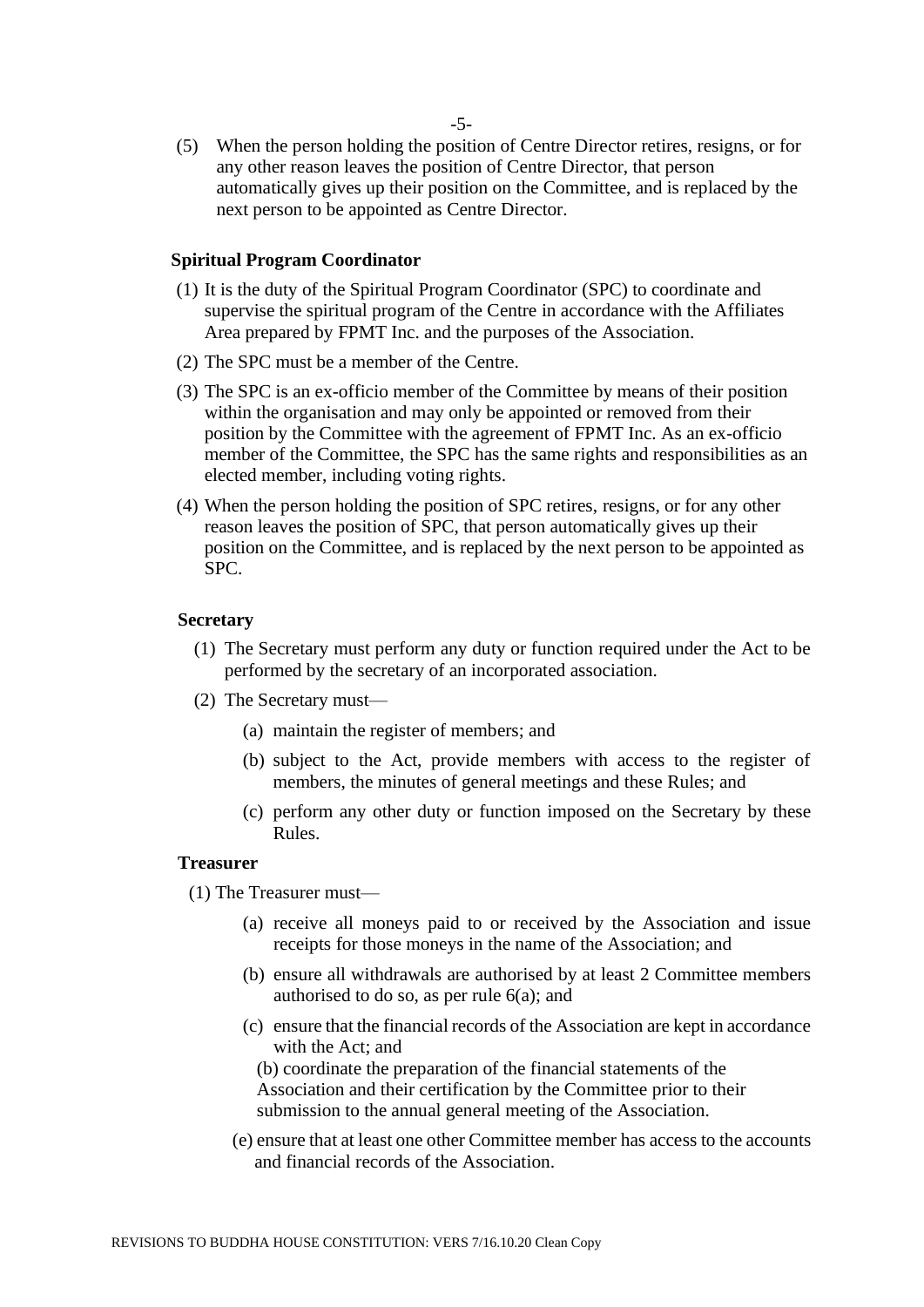## **Chairperson**

- **(1)** Subject to subrule (2), the Chairperson is to preside and facilitate at any general meetings and for any Committee meetings.
- **(2)** If the Chairperson is unable to preside, the Chairperson of the meeting must be—
	- (a) in the case of a general meeting—a member elected by the other members present; or
	- (b) in the case of a Committee meeting—a Committee member elected by the other Committee members present.

## **5B. ELECTION OF COMMITTEE MEMBERS:**

- (a) Nominations of candidates for election as members of the Committee (other than members appointed in agreement with FPMT Inc.):
	- (i) must be made in writing, signed by two members of Buddha House and accompanied by the written consent of the candidate (which may be endorsed on the form of the nomination); and
	- (ii) must be delivered to the Secretary at least 7 days before the date fixed for the holding of the annual general meeting at which the election is to take place.
- (b) If insufficient nominations are received to fill all vacancies on the Committee, the candidates nominated are taken to be elected and further nominations are to be received at the annual general meeting.
- (c) If insufficient further nominations are received, any vacant positions remaining on the Committee are taken to be casual vacancies.
- (d) If the number of nominations received is equal to the number of vacancies to be filled, the persons nominated are taken to be elected.
- (e) If a number of nominations received exceeds the number of vacancies to be filled, a ballot is to be held.
- (f) The ballot for the election of members of the Committee is to be conducted at the annual general meeting in such usual and proper manner as the Committee may direct.

#### **6. FINANCES:**

- (a) Buddha House may operate cheque and other accounts at such bank as the Committee may determine. The signatories on those accounts shall be the Centre Director, the Treasurer and such other members as the Committee may determine. At least two such signatories must authorise each withdrawal, of whom one must be the Centre Director or the Treasurer.
- (b) The financial year shall end on 30 June each year.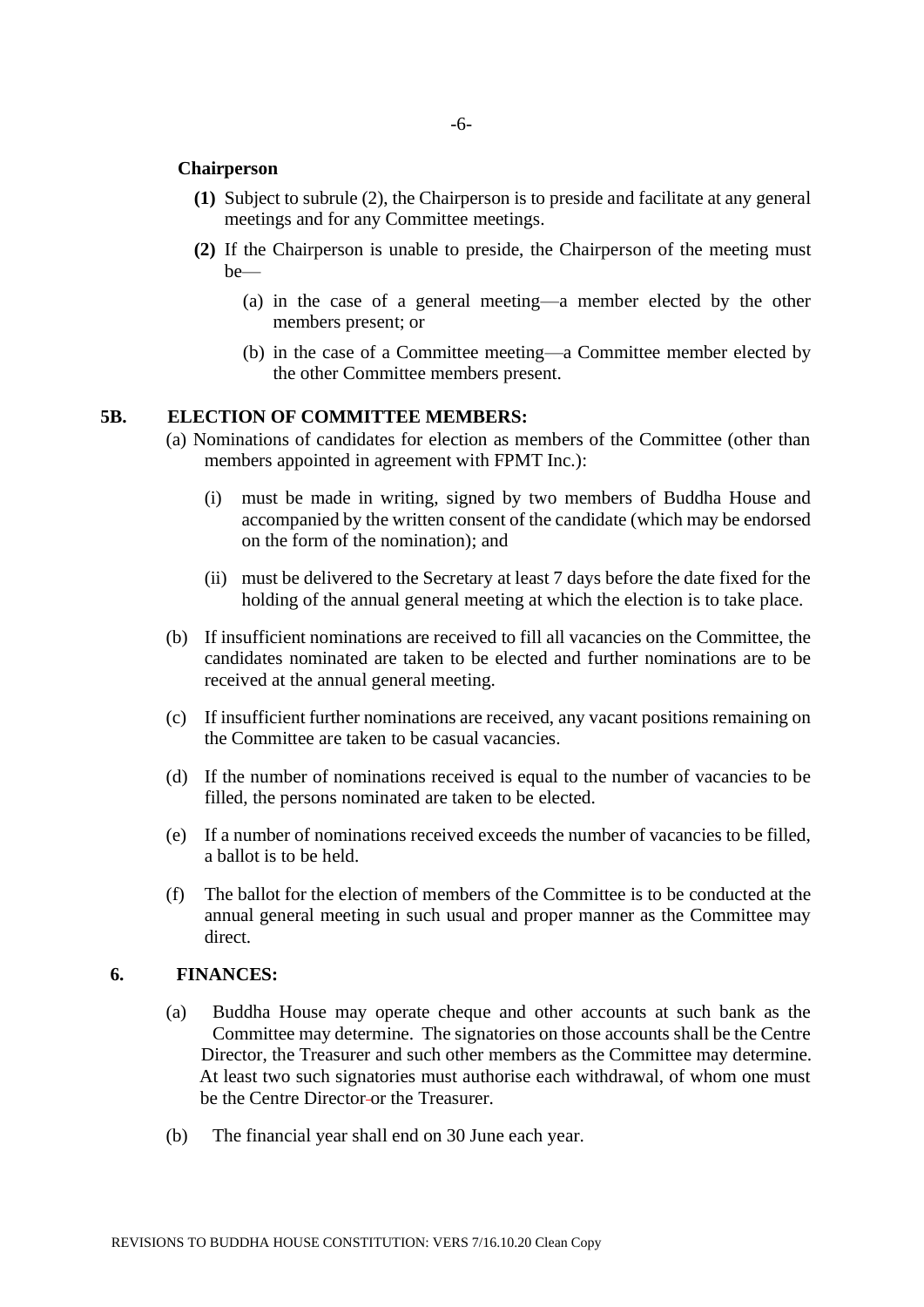(c) The accounts and annual balance sheet shall be audited by an Auditor appointed by the Committee, subject to ratification each year at the annual general meeting.

# **7. INCOME & PROPERTY:**

The income and property of Buddha House shall be applied solely towards the promotion of its objects and no portion thereof shall be paid or transferred, directly or indirectly, by way of dividend, bonuses or otherwise howsoever by way of profit to the members or relatives of members of Buddha House provided that nothing herein shall prevent the payment in good faith of remuneration to any officer or servant of Buddha House or to any member of Buddha House in return for any services actually rendered to Buddha House or reasonable and proper rental for premises let by any member to Buddha House.

#### **8. DISCIPLINE:**

- (a) Subject to giving a member an opportunity to be heard or to make a written submission, the Committee may resolve to expel a member upon a charge of misconduct detrimental to the interests of Buddha House or FPMT Inc.
- (b) Particulars of the charge shall be communicated to the member at least one month before the meeting of the Committee at which the matter will be determined.
- (c) The determination of the Committee shall be communicated to the member, and in the event of an adverse determination the member shall, (subject to 8 (d) below), cease to be a member 14 days after the committee has communicated its determination to the member.
- (d) It shall be open to the member to appeal the expulsion at a general meeting. The intention of the appeal shall be communicated to the secretary of the association within 14 after the determination of the Committee has been communicated to the member.
- (e) In the event of an appeal under 8 (d) above, the appellant's membership of the association shall not be terminated unless the determination of the Committee to expel the member is upheld by the members of the association in general meeting after the appellant has been heard by the members of the association, and in such event membership will be terminated at the date of the general meeting at which the determination of the Committee is upheld...

## **9. GRIEVANCE PROCEDURE:**

- (a) The grievance procedure set out in this rule applies to disputes under these rules between:
	- (1) A member and another member,
	- (2) A member and the Committee, and
	- (3) A member and the Association
- (b) A member must not initiate a grievance procedure in relation to a matter that is the subject of a disciplinary procedure until the disciplinary procedure has been completed.
- (c) Disputes are to be resolved in accordance with the grievance procedures, as modified for use in Australia, laid down by FPMT Inc. from time to time and contained in the Affiliates Area on the FPMT Inc. website, but if no such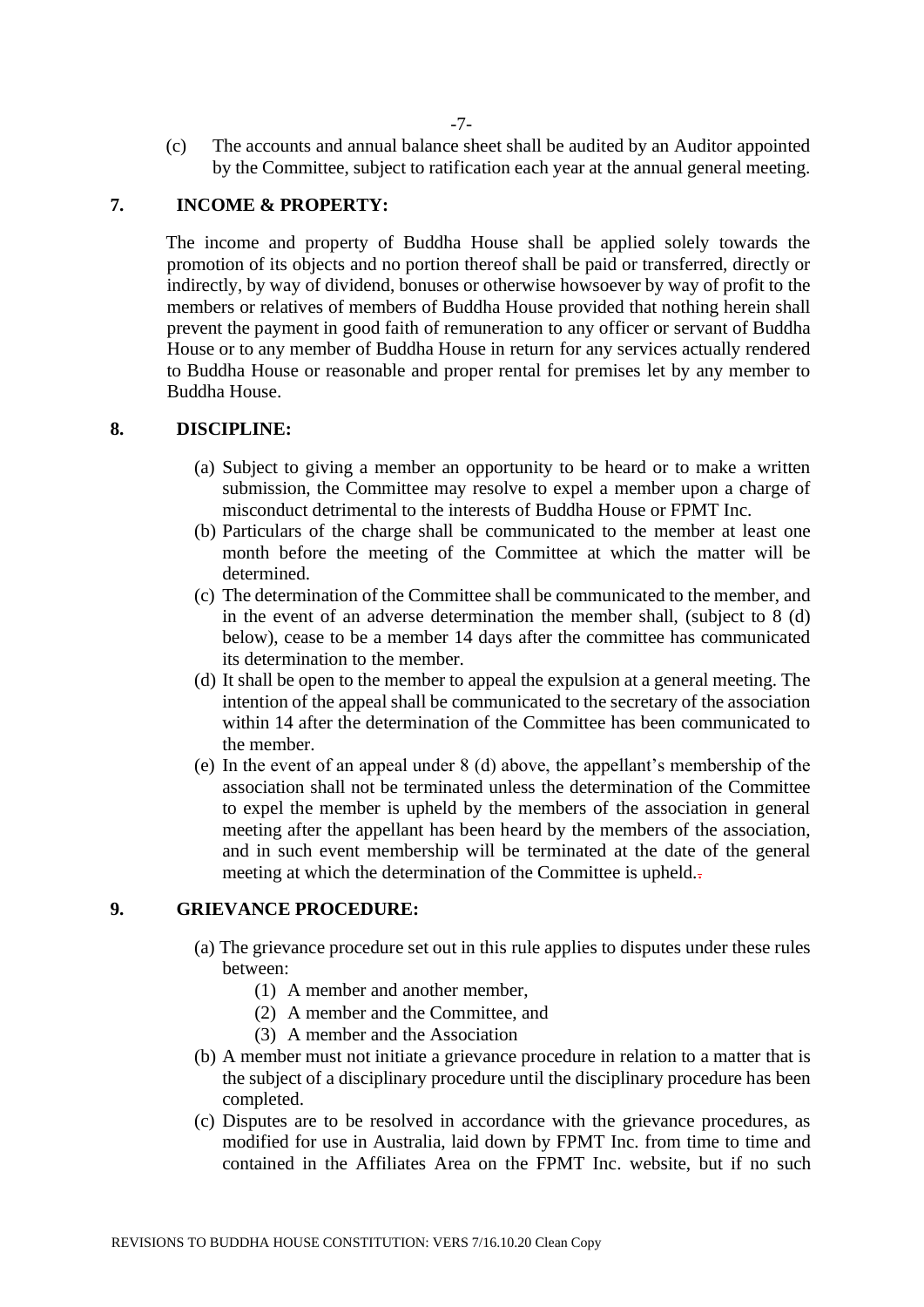-8-

procedures are available or are incomplete, the procedures in these rules shall apply.

- (d) The parties to the dispute must meet and discuss the matter in dispute and, if possible, resolve the dispute within 14 days after the dispute comes to the attention of all parties.
- (e) Section 40 of the Act provides that where the Committee exercises any power of adjudication in relation to a dispute between the members, or a dispute between itself and members of the association, the rules of natural justice must be observed.
- (f) If the parties to a dispute are unable to resolve the dispute between themselves within the time required by rule 9(d), the parties must within 10 days:
	- (1) Notify the Committee of the dispute; and
	- (2) Agree to or request the appointment of a mediator; and
	- (3) Attempt in good faith to settle the dispute by mediation.

The mediator must be—

- (1) A person chosen by agreement between the parties; or
- (2) In the absence of agreement
	- i. If the dispute is between a member and another member—a person appointed by the Committee; or
	- ii. If the dispute is between a member and the Committee or the Association—a person appointed or employed by an independent third party
- (g) A mediator appointed by the Committee may be a member or former member of the Association but in any case, must not be a person who
	- i. Has a personal interest in the dispute; or
	- ii. Is biased in favour of or against any party.
- (h) If the mediation process does not resolve the dispute, the parties may seek to resolve the dispute in accordance with the Act or otherwise at law.

#### **10. MEETINGS:**

- (a) There shall be an annual general meeting held in each financial year within five (5) months of the end of the previous financial year, if Buddha House is a *prescribed association* for the purposes of the Act, but if it is not, then within six (6) months of the end of the previous financial year.
- (b) Special general meetings shall be held from time to time, either at the request of the Committee, or at the written request of at least five (5) members of Buddha House, given or sent to the Director. Prior to the convening of a special general meeting, the Director may invite those making the request to attend a meeting of the Committee to discuss the matters which they are wishing to raise at the special general meeting.

#### **Notification**

(c) Members shall be notified of general meetings at least fourteen (14) days prior to the date of the meeting.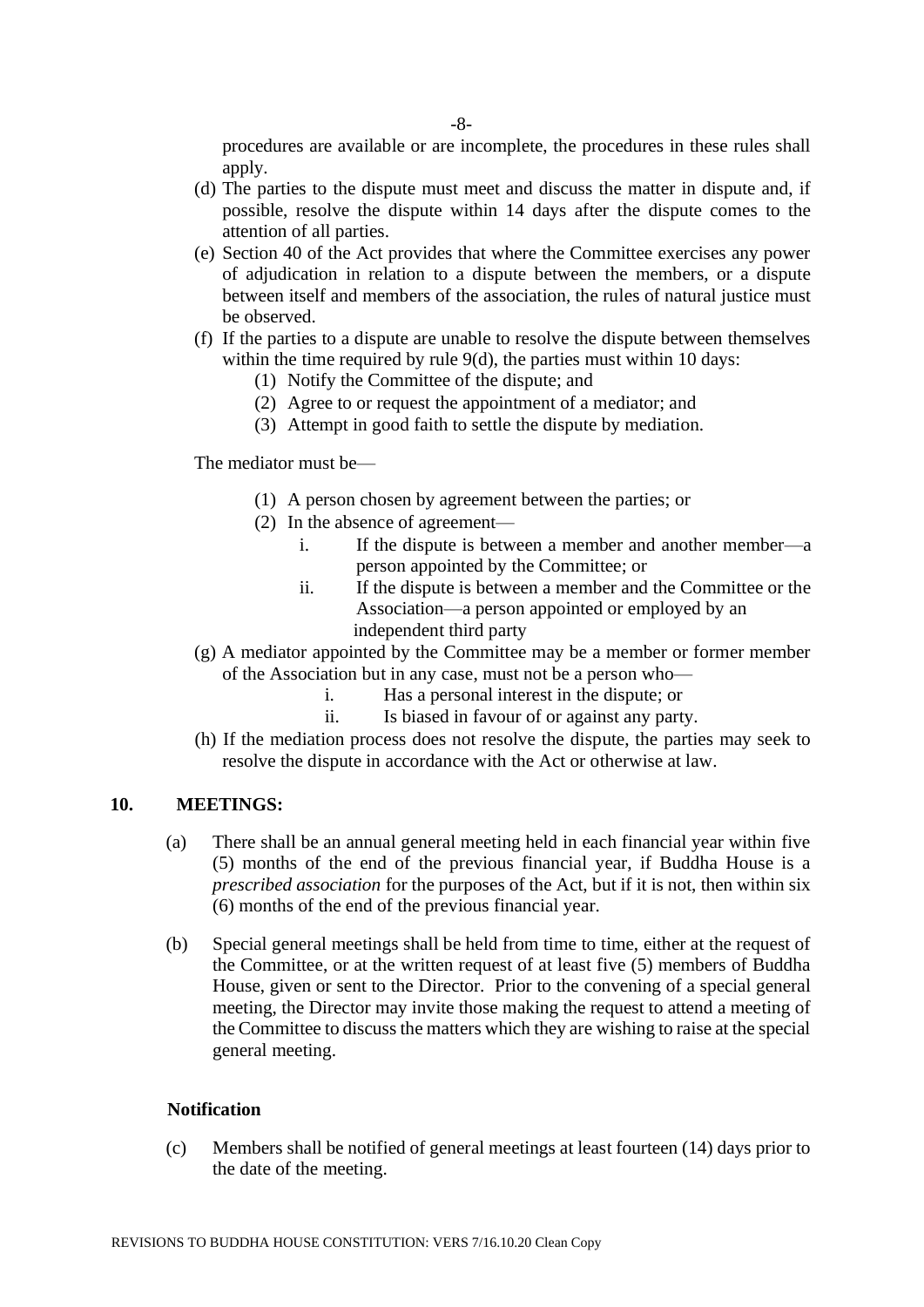(d) Notice of a general meeting at which a special resolution is to be proposed must be given at least twenty-one (21) days prior to the date of the meeting.

## **Quorum**

(e) Fifteen (15) members or half the members of Buddha House (whichever is the fewer) present (physically, by proxy or as allowed under rule 10(n)) shall constitute a quorum for general meetings.

## **Adjournment**

(f) If within 30 minutes after the time appointed for the meeting a quorum of members is not present, a meeting convened upon the requisition of members shall lapse. In any other case, the meeting shall stand adjourned to the same day in the next week, at the same time and place and if at such adjourned meeting a quorum is not present within 30 minutes of the time appointed for the meeting the members present shall form a quorum.

## **Voting**

- (g) Subject to these rules, every member of the Association has only one vote at a meeting of the Association.
- (h) Unless a poll is demanded by at least five members, a question for decision at a general meeting must be determined by a show of hands.
- (i) Subject to these rules, a question for decision at a general meeting, other than a special resolution, must be determined by a majority of members who vote in person, or by proxy, at that meeting.

#### **Special Resolutions**

(j) A special resolution is defined in the Act. A special resolution is passed if not less than three quarters of the members voting in person, or by proxy, at the meeting vote in favour of the resolution.

#### **Proxies**

- (k) A member shall be entitled to appoint in writing, using a copy of a form that the Committee has approved for the appointment of a proxy, a natural person who is also a member of the Association to be their proxy, and attend and vote at any general meeting of the Association.
- (l) A form appointing a proxy must be given to the chairperson of the meeting before or at the commencement of the meeting.
- (m) A form appointing a proxy sent by post or electronically is of no effect unless it is received by the Association no later than 24 hours before the commencement of the meeting.

## **Use of technology**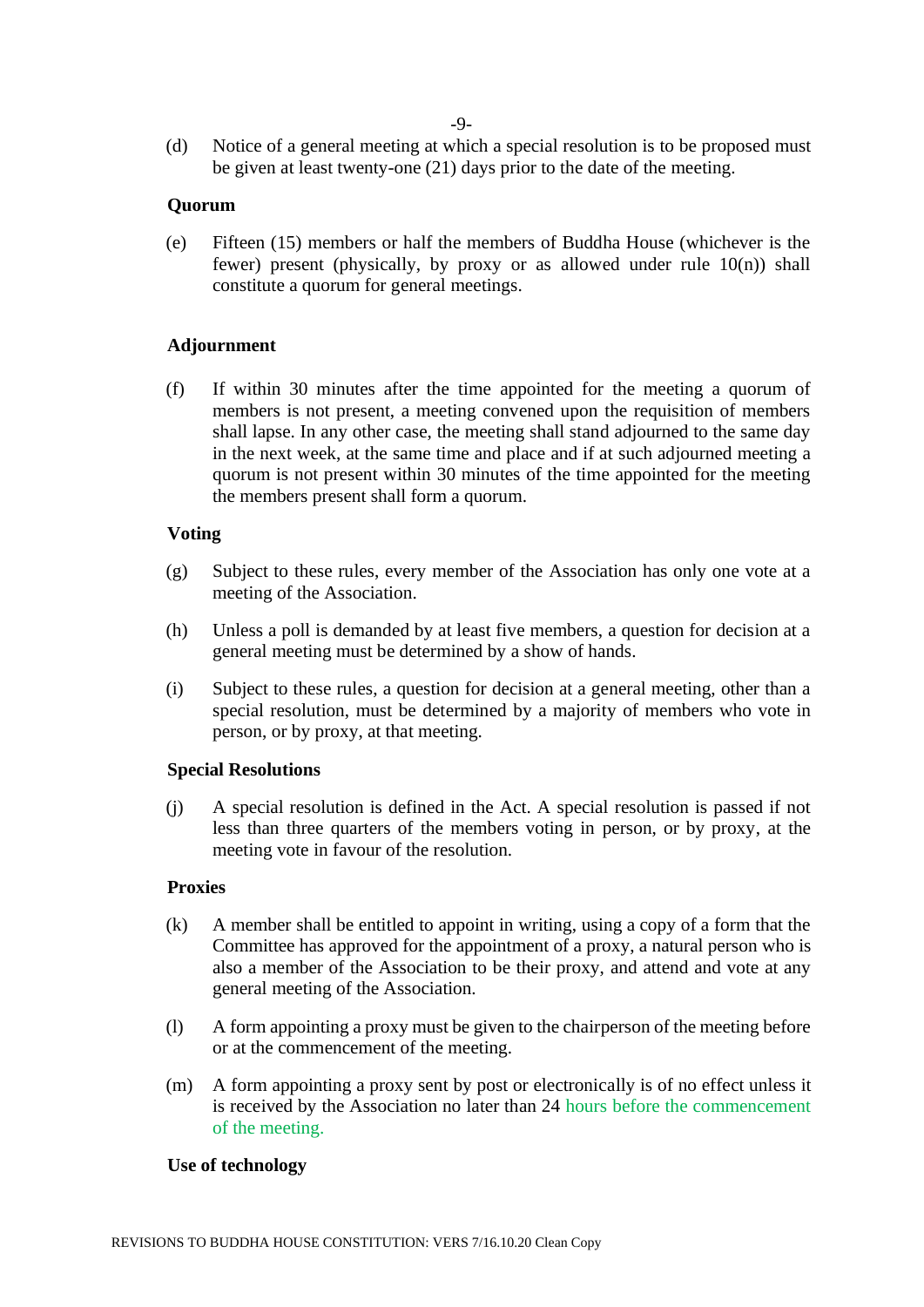- (n) A member not physically present at a general meeting may be permitted to participate in the meeting by the use of technology that allows the member and the members present to clearly communicate with each other.
- (o) The agenda of the Annual General Meeting shall include:
	- (i) The Centre Director's report.
	- (ii) The Treasurer's report and presentation of audited income and expenditure account and balance sheet for the previous financial year.
	- (iii) Ratification of the appointment of an auditor.
	- (iv) The election of ordinary members and office bearers of the Committee, other than those appointed in agreement with FPMT Inc.
	- (v) Any other business

## **11. ALTERATION OF RULES:**

- (a) Subject to paragraph (b) and to the Act, these rules (including the name and objects of Buddha House) may be altered, rescinded or added to by a majority of not less than three-quarters of the members of Buddha House present and voting at a general meeting.
- (b) No alteration, rescission or addition to these rules comes into force unless and until approved in writing by FPMT Inc.

# **12. COMMON SEAL:**

Buddha House shall have a Common Seal, which shall be held by the Centre Director at the associations registered address for safe custody. The seal shall not be affixed to any document except by prior authority of the Committee. Any document to which the seal is affixed shall be attested and signed by the Director and one other member of the Committee.

## **13. DISSOLUTION:**

- (a) Buddha House as an association shall not be dissolved except by resolution passed by a majority of not less than three quarters of the members present and voting at a general meeting called by notice specifically to consider its dissolution.
- (b) A general meeting shall not be called to consider the dissolution of Buddha House as an association without the prior written authority of FPMT Inc.
- (c) Subject to paragraph (b), in the event of a resolution to dissolve being passed by the required majority, the Committee shall proceed forthwith to realise the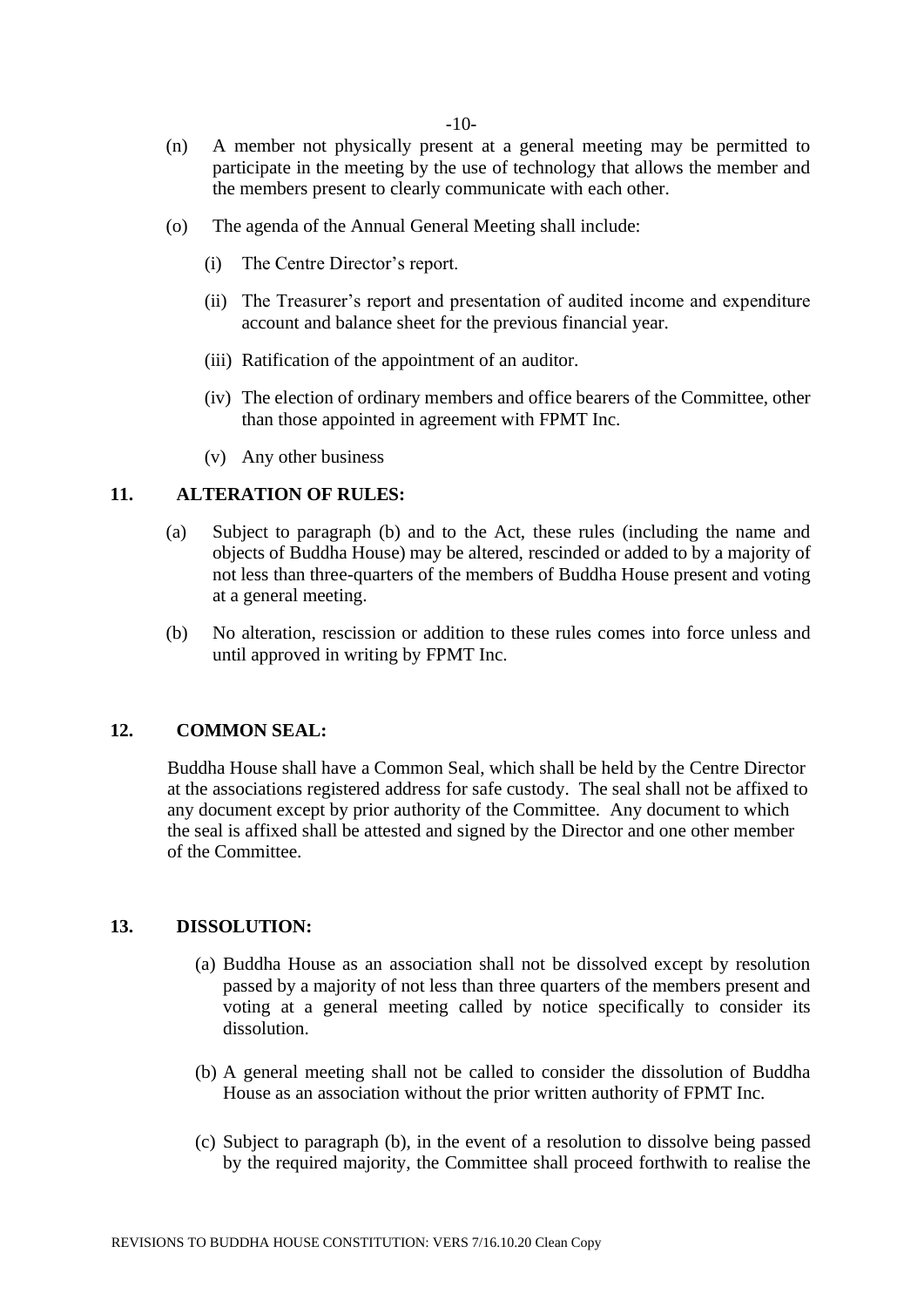assets of Buddha House and, after payment of all outstanding debts and liabilities, shall transfer the surplus assets subject to paragraph (d).

(d) Subject to the Incorporated Associations Act or any other applicable Act, and any court order, any surplus assets that remain after the association is wound up must be distributed to one or more charities:

i. with charitable purpose(s) similar to, or inclusive of, the purpose(s) in Clause 2 of these rules, and ii. which also prohibit the distribution of any surplus assets to its members to at least the same extent as the company, and iii. subject to any direction given by FPMT Inc.

(e) If the organisation is wound up or its endorsement as a deductible gift recipient is revoked (whichever occurs first), any surplus of the following assets shall be transferred to another organisation with objects similar to, or inclusive of, the purpose(s) in Clause 2 of these rules, which is charitable at law, to which income tax deductible gifts can be made:

i. Gifts of money or property for the principal purpose of the organisation: ii. Contributions made in relation to an eligible fundraising event held for the principal purpose of the organisation and

iii. Money received by the organisation because of such gifts and contributions.

# **14. BUILDING FUND**

- (a) Buddha House may establish and/or maintain a fund solely for providing money for the acquisition, construction or maintenance of a building used, or to be used, as a religious education centre operating consistently with the objects set out in clause 2(b) and (d) of these rules.
- (b) It is intended that:
	- (i) the public contribute to the fund and that Buddha House invite the public to make such contributions; and
	- (ii) the fund be recognised by the Australian Taxation Office as a deductible gift recipient pursuant to Item 2.1.10 in section 30-25 of the Tax Act.
- (c) The fund shall be administered and controlled:
	- (i) in a manner consistent with securing and maintaining such recognition;
	- (ii) by such persons (being not less than three in number) appointed from time to time by the Committee who, because of their tenure of some public office or their position in the community, satisfy the requirements for this purpose under the Tax Act.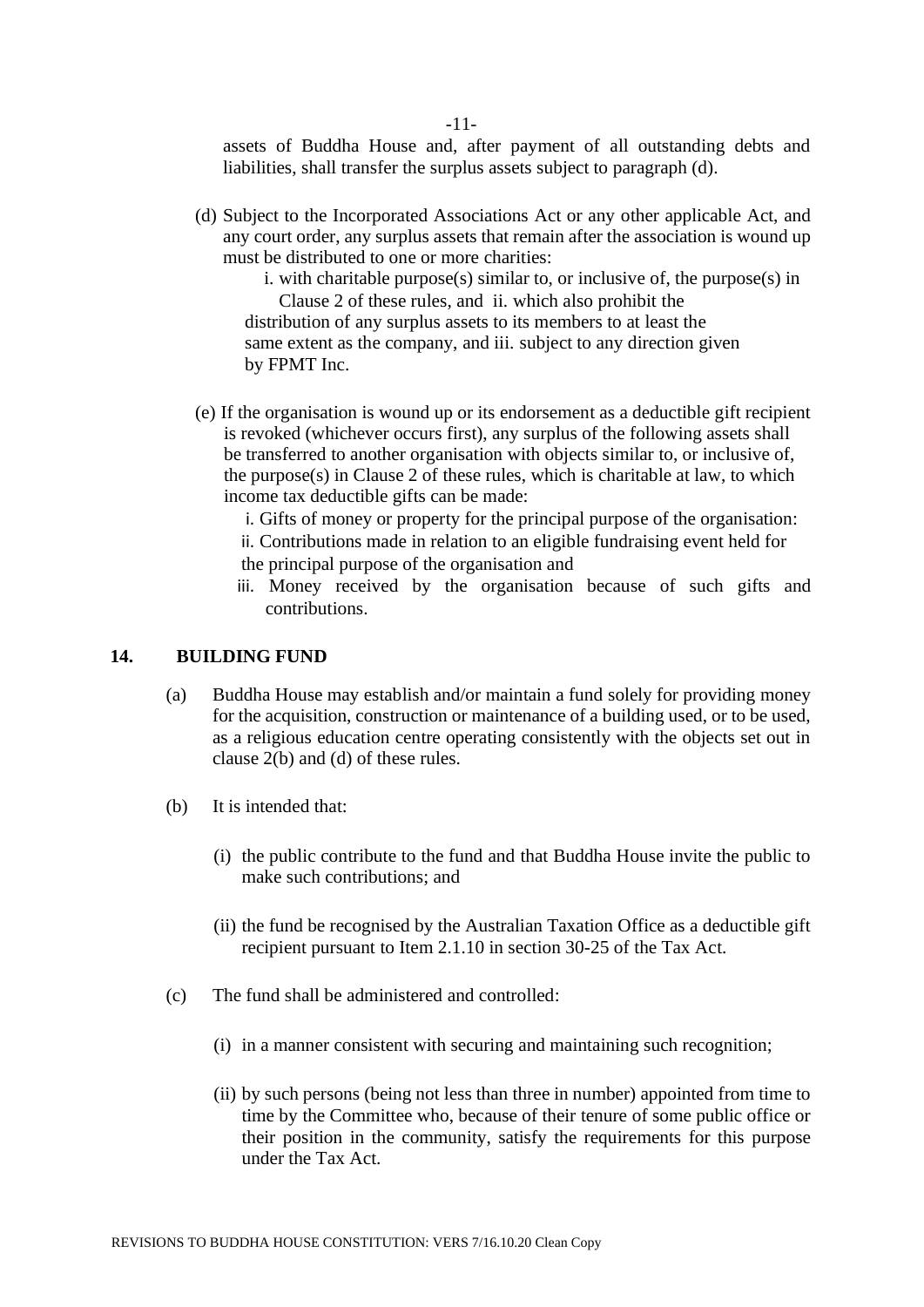- (ca) without limiting the generality of clause 13 (c)(i) the following shall apply in relation to the fund:
	- (i) the fund must be maintained for the purpose of the acquisition, construction or maintenance of a building used, or to be used, as a religious education centre operating consistently with the objects set out clause 2(b) and (d) of these Rules ("the purpose"):
	- (ii) all gifts or donations of money or other property received by Buddha House for the purpose must be credited to the fund, and
	- (iii) the fund, and all money and other property in the fund, must be kept separately from all other money and property of Buddha House;
	- (iv) separate accounts shall be kept for the fund, and receipts for gifts and donations to the fund must show its name and Australian Business Number;
	- (v) the money and other property in the fund must be applied solely for the purpose, and no portion of the fund may be distributed to members of Buddha House except by way of bona fide remuneration or other compensation for services rendered or expenses incurred on behalf of the fund; and
	- (vi) if the organisation is wound up or its endorsement as a deductible gift recipient is revoked (whichever occurs first), any surplus of the following assets shall be transferred to another organisation with objects similar to, or inclusive of, the purposes(s) in Clause 2 of these rules, which is charitable at law, to which income tax deductible gifts can be made:
		- a. Gifts of money or property for the principle purpose of the organisation;
		- b. Contributions made in relation to an eligible fundraising event held for the principle purpose of the organisation, and
		- c. Money received by the organisation because of such gifts and contributions
- (d) For the purposes of this clause 13:

"*building*" includes one or more buildings, a group of buildings, part of a building or additions to a building;

"*Tax Act*" means the *Income Tax Assessment Act 1997* and includes any statutory modification or re-enactment thereof.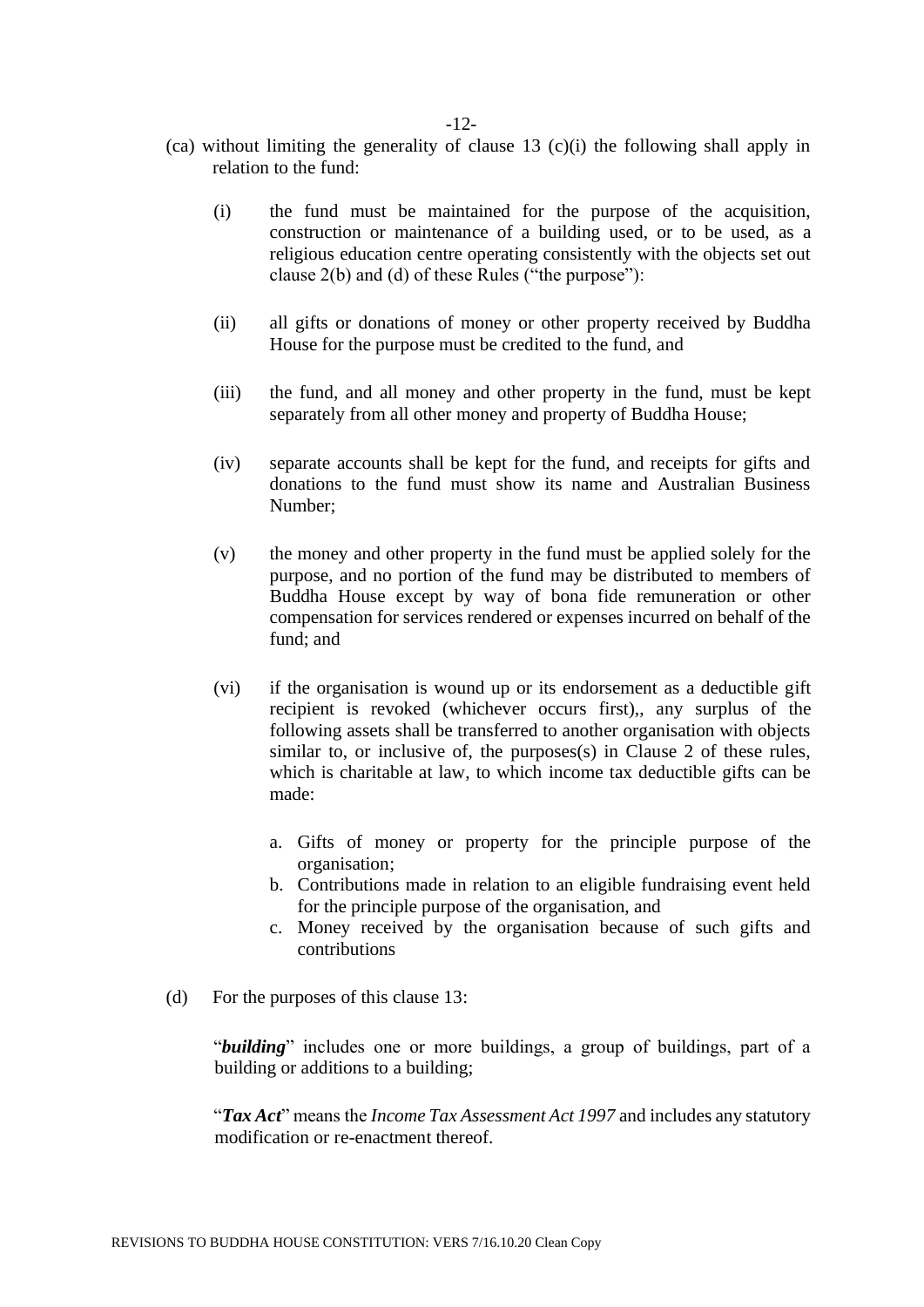To the extent of their inconsistency (if any), the provisions of this clause 13 shall prevail in relation to the fund over the other provisions in these rules.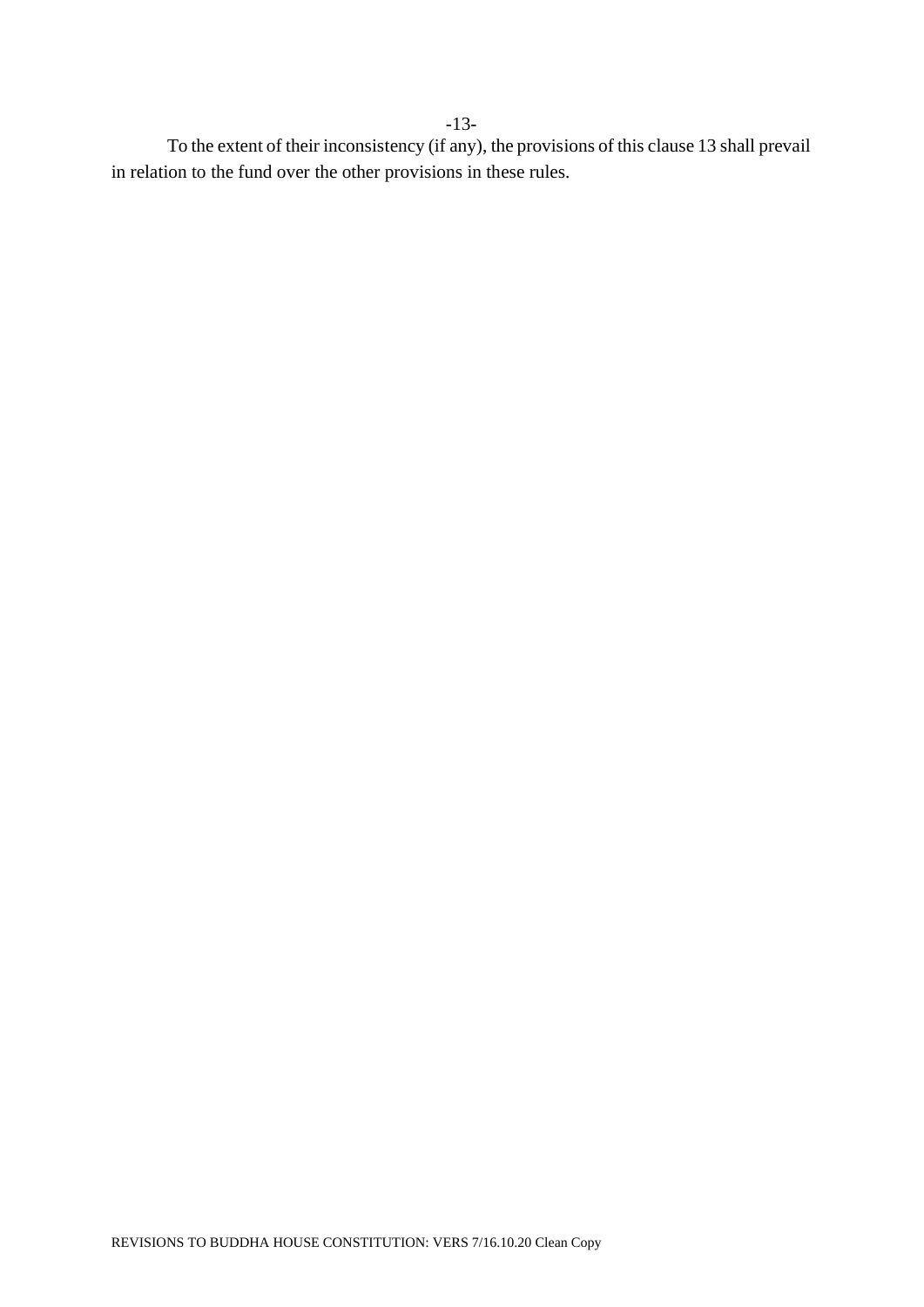# **APPENDIX 1**

# **Matters Requiring FPMT Inc. Approval**

The matters requiring FPMT Inc approval are:

- (a) The transfer, sale, purchase, leasing or sub-leasing or mortgage of real property;
- (b) The appointment of a resident teacher;
- (c) Changing the name of the Centre (Buddha House);
- (d) The appointment, dismissal or re-appointment of the Buddha House Centre Director, Spiritual Program Coordinator, or other Committee members appointed under rule 5(c);
- (e) The alteration of these rules;
- (f) Any matter which significantly affects or is likely to significantly affect any other FPMT centre.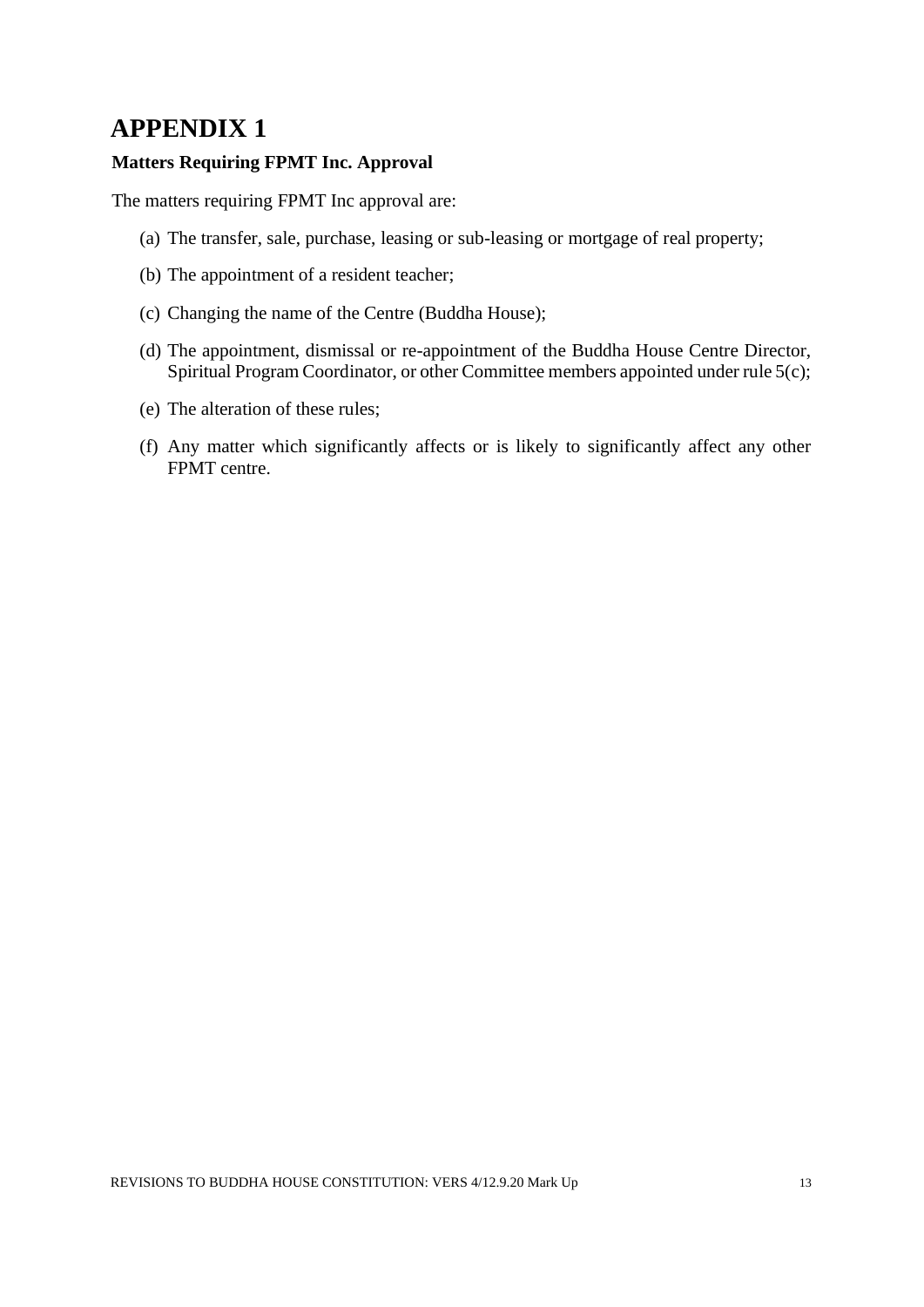# **APPENDIX 2**

# **APPLICATION FOR MEMBERSHIP OF BUDDHA HOUSE**

Buddha House Centre for Advanced Buddhist Studies Incorporated (incorporated under the *Associations Incorporation Act 1985*)

I …………………….….….….….….….….….….….….….….….….….….….….….… (*full name of applicant*) of …………………….….….….….….….….….….….….….….….….….….….….….….….….. (*address*) ………………..………………………………………………………………… (*occupation*) hereby apply to become a member of the abovenamed incorporated centre. In the event of my admission as a member, I agree to be bound by the rules of the centre, including its statement of objects, for the time being in force. ………………………………………………. *Signature of applicant* Date …………………………………………. I, ………………………………………………………………….. a member of the centre, (*full name of proposer*) nominate the applicant, who is personally known to me, for membership of the centre. ………………………………………………. *Signature of proposer* Date …………………………………………. I, ………………………………………………………………….. a member of the centre, (*full name of seconder*) second the nomination of the applicant, who is personally known to me, for membership of the centre. ………………………………………………. *Signature of seconder* Date ………………………………………….

-14-